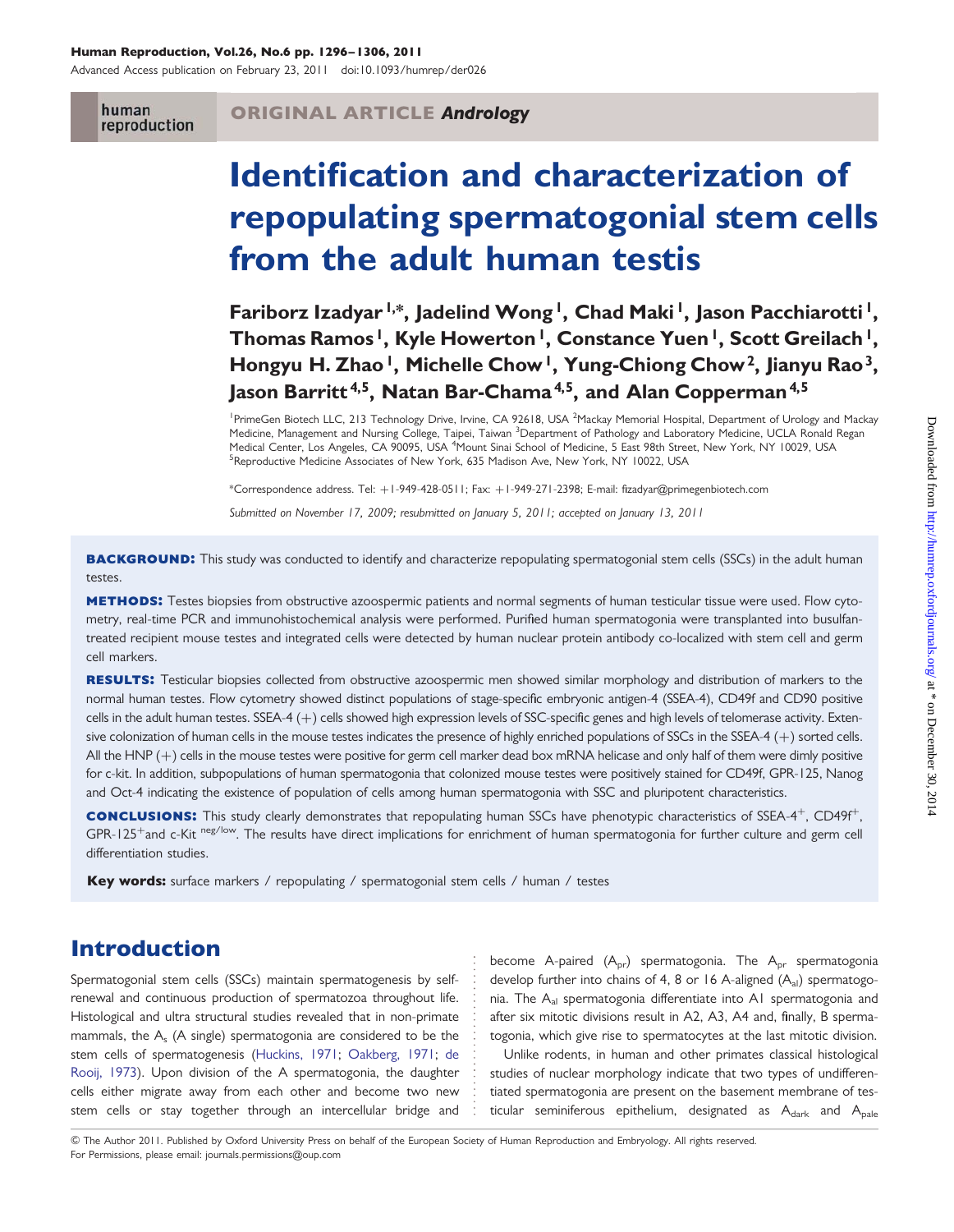spermatogonia [\(Clermont and Leblond, 1959;](#page-9-0) [Heller and Clermont,](#page-9-0) [1963](#page-9-0); [Schulze](#page-10-0) et al., 1986; [Zhengwei](#page-10-0) et al., 1997; [Simorangkir](#page-10-0) et al., [2005](#page-10-0)). Morphological characterization of SSCs on testicular biopsies from patients having undergone semicastration for malignant tumors and radio- and chemotherapy showed that the stem cells of the human testis most likely are the A<sub>pale</sub> spermatogonia [\(Schulze,](#page-10-0) [1979](#page-10-0)), recent studies in adult Rhesus monkey testes also revealed that  $A_{dark}$  spermatogonia represent a reserve stem cell population which rarely divide and are activated following cytotoxic insult, whereas A<sub>pale</sub> spermatogonia are active stem cells that undergo regular self-renewing divisions to maintain spermatogenesis under normal circumstances [\(Ehmcke](#page-9-0) et al., 2005; [Hermann](#page-9-0) et al., 2007; [Ehmcke and Schlatt, 2008](#page-9-0)). This indicates that both human and primate spermatogenesis have similar ontogeny, thus characteristics of the subpopulations of SSCs between these two species might be similar.

Recently, the phenotypic and molecular characteristics of SSCs in the adult primate testes have been identified ([Herman](#page-9-0) et al., 2009; Maki et al[., 2009](#page-9-0)). Knowledge about the characteristics of human spermatogonia is very limited. Up to now, expression of CD49f, CD133, GFR-a1, GPR-125, MAGE-4, PLZF, SSEA-4 and CD90 in human spermatogonia [\(Costaya](#page-9-0) et al., 2004; [Conrad](#page-9-0) et al., 2008; [Dym](#page-9-0) et al., [2009a](#page-9-0); He et al[., 2010\)](#page-9-0) has been reported. However, the identity and characteristics of SSCs in the adult human testes are poorly understood. In this study, different populations of spermatogonia in the adult human testes were characterized. In addition, enriched populations of human spermatogonia were transplanted into the recipient mouse testes and the identity of the repopulating human spermatogonia in the recipient mouse testes was investigated.

## Materials and Methods

#### Tissue preparation and cell isolation

Testicular biopsies were obtained from 29 patients undergoing the TESE (testicular biopsy and testicular sperm extraction) procedure. Testicular tissues devoid of tumor contamination were obtained from patients who underwent an orchiectomy and were generously donated by two patients. Prior to tissue collection, IRB approval was obtained from all patients consenting to investigation of discarded tissue. A small portion of tissue was extracted and used in this study. Testicular tissues and biopsies were surgically removed, placed in phosphate-buffered saline (PBS) (Cellgro, Herndon, VA, USA) supplemented with penicillin/streptomycin (Invitrogen, Carlsbad, CA, USA) and transported and maintained on ice for as little as 2 h to overnight. Testicular tissue samples were taken for histology and molecular biological analysis. Seminiferous tubules of the remaining tissue were finely minced and digested with collagenase A (1 mg/ml) (Roche, Indianapolis, Indiana, USA) and DNase (10 U/ml) (Invitrogen) in a reciprocating 37°C water bath for 15 min. After collagenase digestion, the undigested tissue was allowed to settle and cells in the supernatant were removed. The undigested tissue was further digested in an enzyme cocktail consisting of 1.5 mg/ml collagenase A (Roche), 1.5 mg/ml hyaluronidase type V (Sigma, St. Louis, MO, USA), 0.5 mg/ml trypsin (Worthington Biochemical Corporation, Lakewood, NJ, USA) and 10 U/ml DNase (Invitrogen) in Dulbecco's modified Eagle's medium (DMEM) (Invitrogen) in a reciprocating 37°C water bath for 20 min. After straining out remaining undigested tissue, isolated cells were centrifuged at 400g for 10 min. Cell pellets were re-suspended in  $MEM + HEPES + 5%$  fetal bovine serum (FBS) (Invitrogen, Hyclone, Logan, UT, USA) and placed in tissue culture coated 15 cm dishes (VWR,

West Chester, PA, USA) in a Forma Series 2, 5% CO<sub>2</sub> humidified incubator (Thermo Electron Corporation, Waltham, MA, USA) until flow cytometric analysis. Testicular biopsy samples were only digested in the enzyme cocktail and were generally used for only one purpose due to their small size.

#### Flow cytometry and magnetic cell sorting

For cell surface characterization and sorting, cells were stained with selected stem cell markers used for characterization of primate SSCs (Maki et al[., 2009\)](#page-9-0) including CD90-FITC, CD49f-PE and CD117 and SSEA-4 alexa 488 ([Supplementary data, Table S1\)](http://humrep.oxfordjournals.org/cgi/content/full/der026/DC1). Cells were stained for 30 min in MEM  $+$  HEPES (Invitrogen)  $+$  5% FBS (Hyclone) (complete medium) on ice, washed once, and re-suspended in complete medium and kept on ice until flow analysis. CD117 staining required a second step with an Alexa 635 conjugated anti-rabbit polyclonal antibody used at 1:500 dilution. Flow analysis was accomplished on an InFlux Cell Sorter (BD Cytopeia, Seattle, WA, USA). Alexa 488, Fluorescein (FITC) and phycoerythrin (PE) fluorochromes were excited with a 488 nm 200 mW laser (Coherent, Santa Clara, CA, USA). Alexa 488 and FITC emissions were collected with 530/40 band pass filters and PE emission was collected with a 580/30 band pass filter. Allophycocyanin (APC) and Alexa 635 was excited with a 638 nm 25 mW laser (Coherent) and emission was collected with a 670/40 band pass filter. Negative controls were unlabeled cells collected in each channel to account for autofluorescence background. Matched IgG isotypes of FITC, PE and APC were used to account and adjust for non-specific binding. For magnetic sorting, cells (up to  $200 \times 10^6$ ) were suspended in DMEM+ 10% FBS and SSEA-4biotin (Millipore, Temecula, CA, USA) was added (1:200) and was incubated on ice for 1 h. Labeling buffer containing PBS, bovine serum albumin (BSA) (0.5%) and 2 mM EDTA is prepared and degassed for 10 min. Labeling buffer was added to the SSEA-4 stained cells and centrifuged at 400g for 10 min. SSEA-4 cells re-suspended in 1.8 ml of buffer and 200 µl of streptavidin microbeads (Miltenyi Biotec, Auburn, CA, USA) was added. Also 100 µl of SSEA-4-FITC (Millipore) conjugated antibody was added to be able to check the purity of the magnetically separated cells by flow cytometry and incubated at  $4^{\circ}$ C for 20 min. Ten milliliters of buffer added to the tube, centrifuged at 400g for 7 min. Cells were then re-suspended in 1 ml of buffer, passed through a 40  $\mu$ M strainer and then passed through a Magnetic Field (Miltenyi). SSEA-4 positive cells attached to the magnetic field were collected according to the manufacturer's instructions.

## Histological and immunohistochemical staining

Tissues were fixed overnight in 4% paraformaldehyde (PFA; Electron Microscopy Science, Hatfield, PA, USA) and transferred into 20% sucrose (Sigma) for overnight equilibration. Tissues were frozen in OCT compound (VWR) and cryosections were prepared at  $8 \mu m$  thickness and stored at  $-80^{\circ}$ C. For histology, sections were washed in PBS and stained with Mayer's Modified Hematoxylin (American Master Tech Scientific, Lodi, CA, USA) for 5 min followed by a wash with distilled water for 5 min. Sections were then stained with Eosin Y (Fisher Scientific, San Diego, CA, USA) for 1 min, washed with distilled water for 5 min and mounted using an aqueous mounting medium (PolySciences Inc., Warrington, PA, USA). The sections were then analyzed using bright field microscopy. For immunohistochemical staining, testicular sections were blocked and permeabilized using 0.1% Triton-X (Sigma)/2% BSA (Sigma)/5% Sheep Serum (Abcam, Cambridge, MA, USA). Slides were then stained with germ cell and SSC-specific antibodies as described in [Supplementary data, Table S1](http://humrep.oxfordjournals.org/cgi/content/full/der026/DC1). For each primary antibody, a matched Isotype IgG was used as negative control. 4′ 6′ -Diamidino-2 phenylindole (DAPI) (Invitrogen) was used for nuclear visualization. Following multiple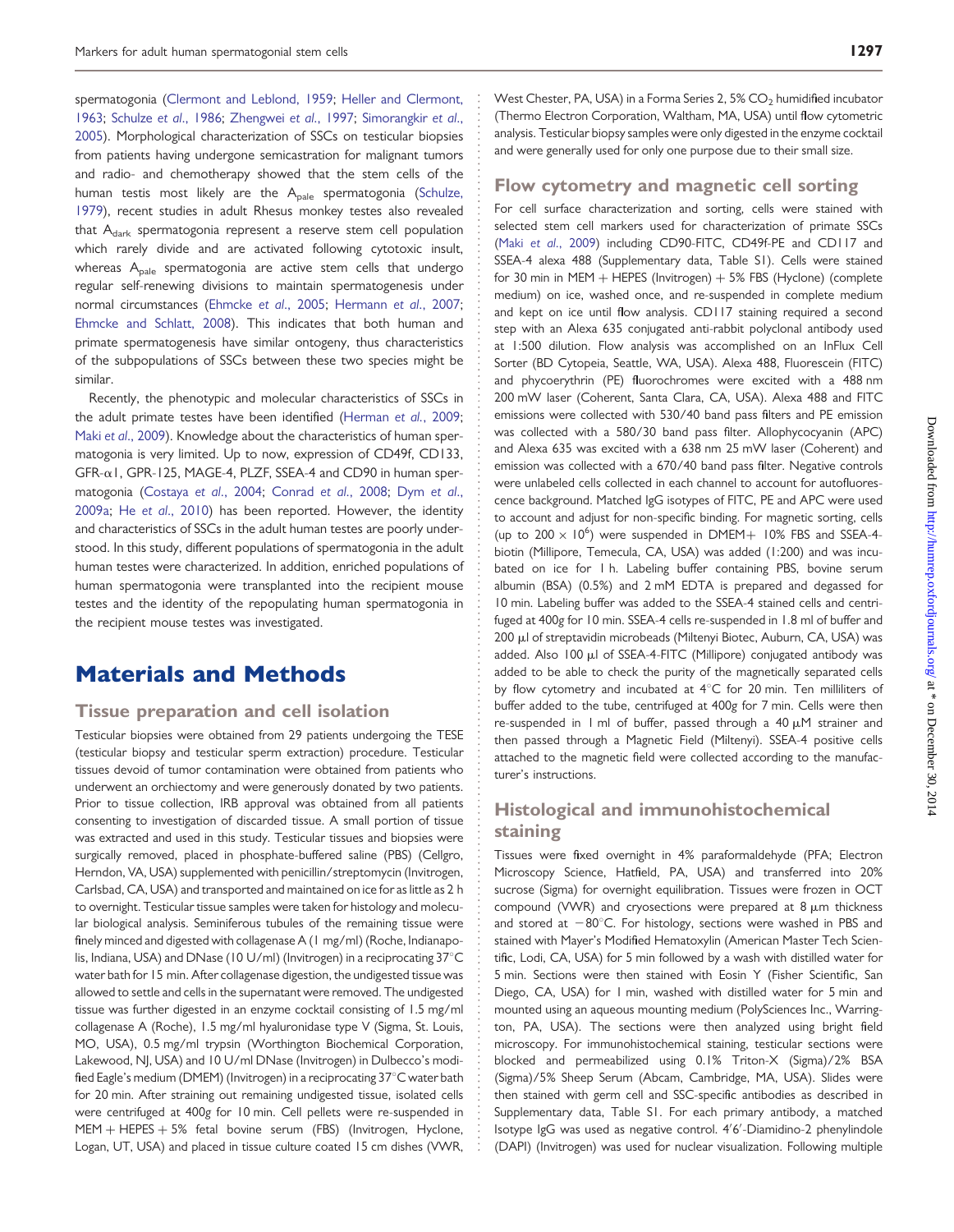washes in distilled water (Cellgro), cells were preserved using aqueous fluorescent preservative (PolySciences Inc.). Slides were analyzed using an Olympus BX-61 microscope with SlideBookTM imaging software. For quantification studies,  $\sim$ 25 tubule cross sections per slide were counted and the data from four slides were pooled together and presented in this study. In addition to tissue, SSEA-4 sorted cells and non-sorted cells were fixed in 4% PFA (Electron Microscopy Science) and re-suspended in 100 mM sucrose (Sigma) at  $\sim$  25 000 cells/10  $\mu$ l. Cells were pippetted onto pre-coated ornithine/lysine (Sigma) glass slides (Surgipath, Richmond, IL, USA) at 10  $\mu$ I/drop and placed on a 37°C hot plate until all drops dried. Slides were stored at  $-80^{\circ}$ C before analysis.

## RNA extraction and real-time PCR analysis

Total cellular RNA was isolated using RNeasy Mini Kit (Qiagen, Valencia, CA, USA) according to the manufacturer's recommendations. The isolated RNA was then transcribed to cDNA using the Quantitect RT kit (Qiagen Inc.) and later purified with the QIAquick PCR purification kit (Qiagen Inc.). For each RT–PCR reaction, 20 ng of cDNA template was used in a 25 µl reaction volume with HotStar Taq Plus (Qiagen Inc., Valencia, CA, USA) and respective primers (Table [I](#page-3-0)). All targets were amplified for 30 cycles. Amplification products were identified by size on a 2% agarose gel. For QRT–PCR, 5 ng of cDNA template was used in a 25 µl reaction volume with Quantitect Sybr Green PCR master mix (Qiagen Inc.) and run on a BioRad iCycler. Each sample was assayed in triplicate and normalized to a glyceraldehyde-3-phosphatedehydrogenase control.

#### Telomerase assay

The SYBR Green real-time quantitative telomeric repeat amplification protocol was adapted from Wege et al. [\(2003\).](#page-10-0) Tissue or cell pellets were washed once in PBS and re-suspended and homogenized in a prepared lysis buffer containing  $1 \times$  Chaps lysis buffer (Millipore, Billerica, MA, USA) and 400 U/ml RNaseOut Inhibitor (Invitrogen) at a volume of 1000 cells/µl. After 25 min of incubation on ice, the cell lysates were centrifuged at maximum speed for 10 min at  $4^{\circ}$ C. The supernatant was then transferred to a new micro centrifuge tube and the protein concentrations were determined at A280 nm with the ND-1000 spectrophotometer (Nanodrop). Reactions were done in  $25 \mu l$  volumes containing 500 ng protein lysate, Quantitect SYBR Green PCR mix (Qiagen), I µg TS primer, 0.5 µg ACX primer and nuclease-free water. For every reaction plate assayed, each sample was tested in triplicate along with a no template control (lysis buffer), a positive control (embryonic stem cells, ESC) and a standard curve prepared from Human ESC (hESC) protein lysates (1000, 200, 40, 8 and 1.6 ng). Using the iCycler iQ5 (Bio-Rad, Hercules, CA, USA), the reactions were incubated for 20 min at  $25^{\circ}$ C, for 15 min at 95°C, and amplified in 40 PCR cycles for 30 s at 95°C and 90 s at  $60^{\circ}$ C. The threshold cycle values  $(C_t)$  were determined from semi-log amplification plots (log increase in fluorescence versus cycle number) and compared with the standard curve. The software default setting for the threshold is 10 times the mean of the standard deviation of the fluorescence reading of each well over the first 10 cycles, excluding cycle 1. Telomerase activity was expressed as a percentage relative to Human ESCs.

#### SSC transplantation

SSC transplantation technique was used to test the functionality of cell populations by colonization in recipient mice testes. Eight-week-old immune deficient Athymic Nude-Foxn I<sup>nu</sup> male mice (Harlan, Indianapolis, IN, USA) were treated with a single intraperitoneal busulfan injection (40 mg/kg, Sigma) and were used as recipients ( $n = 6$ ). One month after busulfan treatment,  $0.3-0.8 \times 10^6$  SSEA-4+ magnetically enriched

adult human testicular cells were transplanted into the seminiferous tubules of recipient mice  $(n = 3)$  via rete testis injection as described before (Ogawa et al[., 2000\)](#page-9-0). Three other recipients were transplanted with the same concentration of freshly isolated non sorted human testicular cells. Four weeks after transplantation, the mice were sacrificed and the testes were fixed in 4%PFA and cryosections were made as described above. The identity of human SSCs in the mouse testes was recognized using human nuclear protein (HNP) antibody directly conjugated to Alexa Fluor 488 in combination with other stem cell or germ cell markers. All animal experiments were conducted in accordance with the National Research Council's Guidelines for the Care and Use of Laboratory Animals.

## Statistical analysis

Except otherwise indicated all the experiments were repeated three times. Two sample student t-test and analysis of variance test were used for statistical analysis and  $P < 0.05$  was considered as significant.

## **Results**

#### Isolation and enrichment of spermatogonia

Cells isolated from testicular biopsies collected from obstructive azoospermic men showed similar morphology and distribution of spermatogenic cells to the normal human testes indicating that spermatogenesis is in progress in these patients. On average,  $0.5 \times 10^6$ cells were isolated from each sample with a viability of 87%. Spermatogonia were morphologically detectable among the other cells as round cells with a large nucleus to cytoplasm ratio, one to three nucleoli and cytoplasmic inclusions (Fig. [1C](#page-4-0) and D). For enrichment of spermatogonia, dissociated cells from adult human testicular tissues were analyzed for various cell surface markers using flow cytometry. The expression profile of adult human testicular cells stained with various stem cell markers is presented in [Supplementary data,](http://humrep.oxfordjournals.org/cgi/content/full/der026/DC1) [Fig. S1.](http://humrep.oxfordjournals.org/cgi/content/full/der026/DC1) Among the surface markers used, stage-specific embryonic antigen-4 (SSEA-4) that has been shown to be expressed on the surface of actively dividing spermatogonia in the adult Rhesus monkey testes [\(Maki et al., 2009\)](#page-9-0) was abundantly expressed in the human testes. We tested human testicular cells isolated from both testicular biopsies and donated tissues and found that on average 13.3  $(\pm 1.4)$ % of the cells express SSEA-4 on their surface. Another subset of spermatogonial markers used in this study were CD49f (alpha-6-integrin), CD90 (Thy-1), CD117 (c-Kit) and in combination  $CD49f+CD90+$  and  $CD117-$  (Triple Stain). In the adult human testes, we found that on average 25  $(\pm 2.5)$ % of cells express CD49f and 13  $(+5)$ % were CD90 positive. Only a very small  $(<1%)$  population of Triple Stained cells was found in the human testes (Fig. [1E](#page-4-0) and F).

## Histological and immunohistochemical staining of testicular sections

Histological examination revealed that testicular biopsies have a similar morphology when compared with the donated tissues after hematoxylin-eosin staining (Fig. [1A](#page-4-0) and B). Human testicular tissues were taken for immunohistochemical examination to better understand the distribution and marker expression of human SSCs. We found SSEA-4 and CD49f, also known as alpha-6-integrin, to have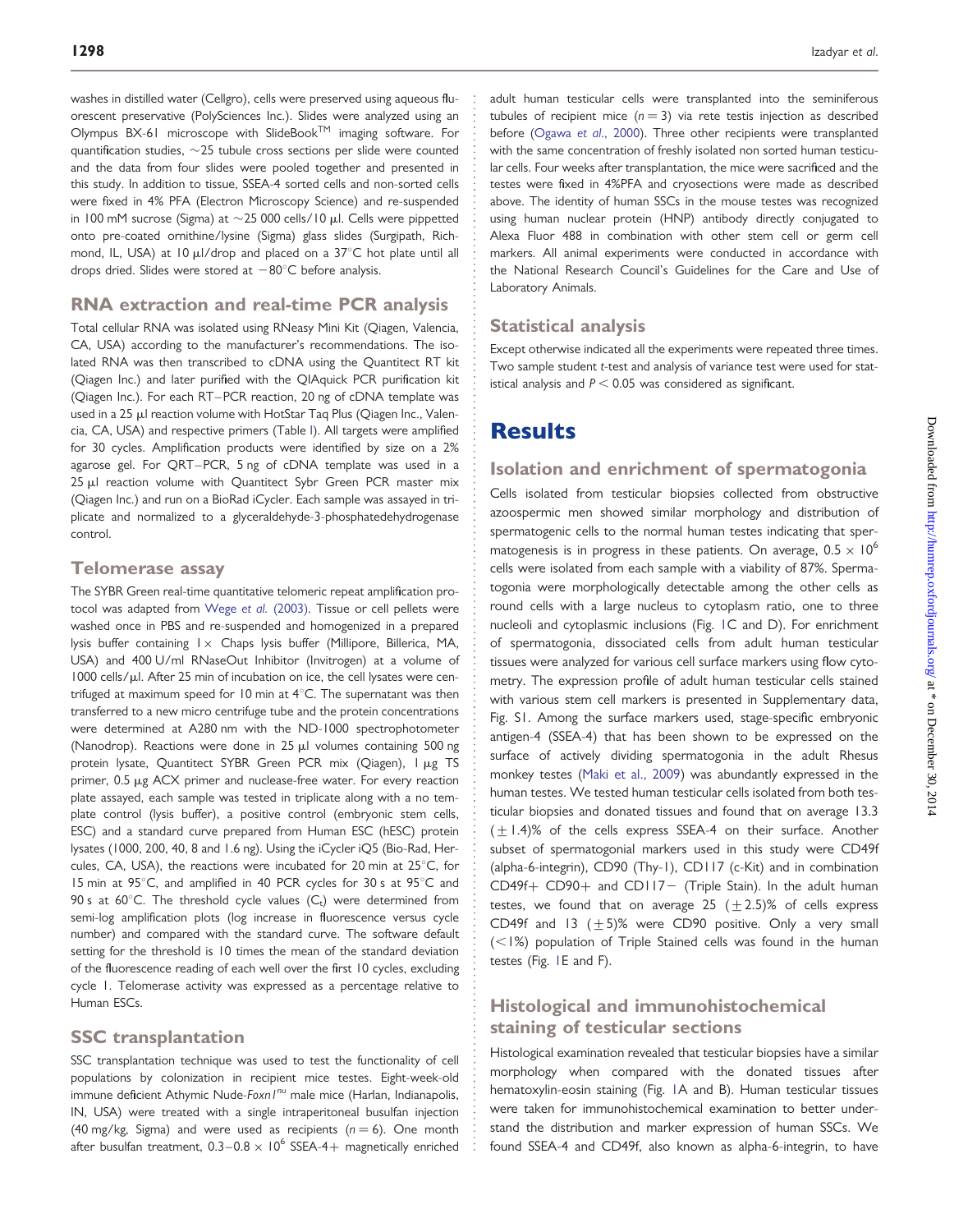<span id="page-3-0"></span>Table I Primers used for quantitative RT–PCR analysis of the SSC-specific genes.

| <b>Name</b><br>of gene | $5'$ -sequence                         | $3'$ -sequence                          | <b>DNA</b><br>size<br>(bp) |
|------------------------|----------------------------------------|-----------------------------------------|----------------------------|
| c-Kit                  | AGGTGACACTATAGAATAGCACGGTTGAATGTAAGGCT | AGGTGACACTATAGAATAGCACGGTTGAATGTAAGGCT  | 151                        |
| <b>GFRal</b>           | AGGTGACACTATAGAATATCAGCAAGTGGAGCACATTC | GTACGACTCACTATAGGGAAGCATTCCGTAGCTGTGCTT | 256                        |
| PLZF                   | AGGTGACACTATAGAATATTCATCCAGAGGGAGCTGTT | GTACGACTCACTATAGGGACCTCGTTATCAGGAAGCTCG | 155                        |
| c-Ret                  | AGGTGACACTATAGAATAACATTGCCCAGCAACTTAGG | GTACGACTCACTATAGGGAGGTGGCTCCTTTCTCAACTG | 719                        |
| GPR125                 | AGGTGACACTATAGAATACTTGGCGCAGATGTGATAGA | GTACGACTCACTATAGGGAGAAAAGTTGGCTGCTTCCAC | 715                        |
| D <sub>ppa5</sub>      | AGGTGACACTATAGAATAGAAAGTTCCCGAAGACCTGA | GTACGACTCACTATAGGGAACTGGAGCATCCACTTGGTC | 252                        |
| hTFRT                  | AGGTGACACTATAGAATATTGTCAAGGTGGATGTGACG | GTACGACTCACTATAGGGAGGCTGGAGGTCTGTCAAGGT | 227                        |

c-Kit, Kit receptor; GFRa1, Glial cell line-derived neurotrophic factor (GDNF) receptoe alfa-1; PLZF, Promyelocytic leukemia zink factor; c-Ret, Tyrosine kinase receptor for GDNF; GPR125, G-protein coupled receptor 125; Dppa5, Developmental pluripotency associated 5; hTERT, Human Telomerase Reverse Transcriptase.

interesting staining patterns in adult human testes. According to histological quantifications, almost all of the cells adjacent to the basement membrane of seminiferous tubules expressed CD49f (28.7 + 1.2 per tubule cross section). Also, many of the germ cells along the basement membrane of seminiferous tubules expressed SSEA-4 (18  $\pm$  1 per tubule cross section), a pluripotent marker found in human embryonic stem (ES), embryonic germ (EG) cells ([Shamblott](#page-10-0) et al., 1998; [Heins](#page-9-0) et al[., 2004\)](#page-9-0). Interestingly, the majority (88.3%) of SSEA-4 positive cells co-localized with CD49f. Co-localization of CD90 and dead box mRNA helicase (VASA) revealed that CD90 was mainly localized in germ cells at the luminal part of the tubular cross sections, in peritubular and interstitial cells. Very few cells at the basement membrane of the seminiferous tubules co-localized VASA and CD90. Co-labeling of CD90 and CD49f showed that almost all the CD49f did not co-localize CD90 (Fig. [2](#page-5-0)). As expected we found that germ cells and Leydig cells showed c-Kit immunoreaction on their plasma membrane. Only 25% of SSEA-4 positive cells co-localized with c-Kit suggesting the possibility of the existence of two different populations among SSEA-4 positive cells in adult human testes. In contrast, co-localization of CD49f and c-kit showed that the majority of the CD49f positive cells at the basement membrane of seminiferous tubules co-express c-Kit. All the SSEA-4 positive cells were also positive for germ cell marker VASA while only 50% of CD-49f positive cells showed VASA staining indicating that CD-49f is also expressed at the surface of the testicular somatic cells. Contrary to this, luteinizing hormone receptor (LH-r) was not expressed on VASA positive cells in the seminiferous tubules, but appeared to stain the cytoplasm of Sertoli and Leydig cells in human testes, indicating that LH-r expressed only on the somatic cells and not germ cells in adult human testes (data not shown). There was also a clear population of SSEA-4 positive cells at the basement membrane of human testes co-expressing Nanog and Oct-4 indicating the existence of a population of cells among human spermatogonia with pluripotent characteristics. To further confirm our flow cytometric analysis and immunohistochemical staining on testis sections, after cell isolation we sorted SSEA4+ cells and stained them with SSC markers GFR- $\alpha$ 1 and PLZF. There were significantly higher percentages of GFR- $\alpha$ 1 and PLZF positive cells in SSEA-4 sorted cells when compared with the non-sorted cells, indicating that they are enriched in self-renewing SSCs (Fig. [3](#page-6-0)).

## Real-time PCR and telomerase assay

Gene expression analysis was performed on SSEA-4 positive and negative cells to test for SSC-specific expression. All of the genes including c-Kit, GFRa-1, PLZF, c-RET and GPR-125 were expressed at least 3-fold and up to 7-fold greater in the SSEA4 positive population. Moreover, higher expression level of h-TERT in SSEA-4 sorted cells indicates their high level of telomerase activity and their proliferation capability. SSEA-4 positively sorted cells were compared with non-sorted cells from the testis against hESCs for telomerase activity. The non-sorted cells showed an average of 10.4% telomerase activity when compared with hESCs (100%), while SSEA-4+ cells had about five fold more expression (54.6%) when compared with the non-sorted cells, which is  $\sim$  2-fold less than hESC telomerase expression level. This supports the finding of up-regulated h-TERT expression and suggests at least prolonged replication capabilities in SSEA-4 positive cells (Fig. [3\)](#page-6-0).

#### SSC transplantation

On average, 6.8 HNP positive cells were found per tubular cross section in mice transplanted with SSEA-4 mangetically sorted cells; While only 0.15 HNP positive cells were detected when non-sorted cells transplanted in the mouse testes. This indicates that magnetic sorting for SSEA-4 enriched population of human SSCs to 40-50-folds. Co-localization studies were performed on mouse testes that had been transplanted with enriched population of human spermatogonia to unravel markers expressed on the surface of human spermatogonia repopulating in the mouse testes. A summary of the localization of these markers is presented in Table [II](#page-6-0). Using HNP together with SSEA-4, CD49f and c-Kit, we have found that of the cells that are positive for HNP, 28.1  $\pm$  3.6% were positive for CD49f, and  $14.2 + 3.6%$  were positive for SSEA-4 and  $49.8 + 2.9%$ were dimly positive for c-Kit. Furthermore, we observed that only a small population of the SSEA4+ cells was also positive for c-Kit. Co-localization studies with CD49f and SSEA-4 have demonstrated that 95.6  $\pm$  1.6% of SSEA-4+ cells were also positive for CD49f. Considering these results, and the fact that CD49f co-localizes with HNP 2-fold more than SSEA-4 does with HNP, we reason that two populations of CD49f+ cells, CD49f+ SSEA4+ and CD49f+ SSEA-4-, are SSCs that can repopulate the recipient testis. It should also be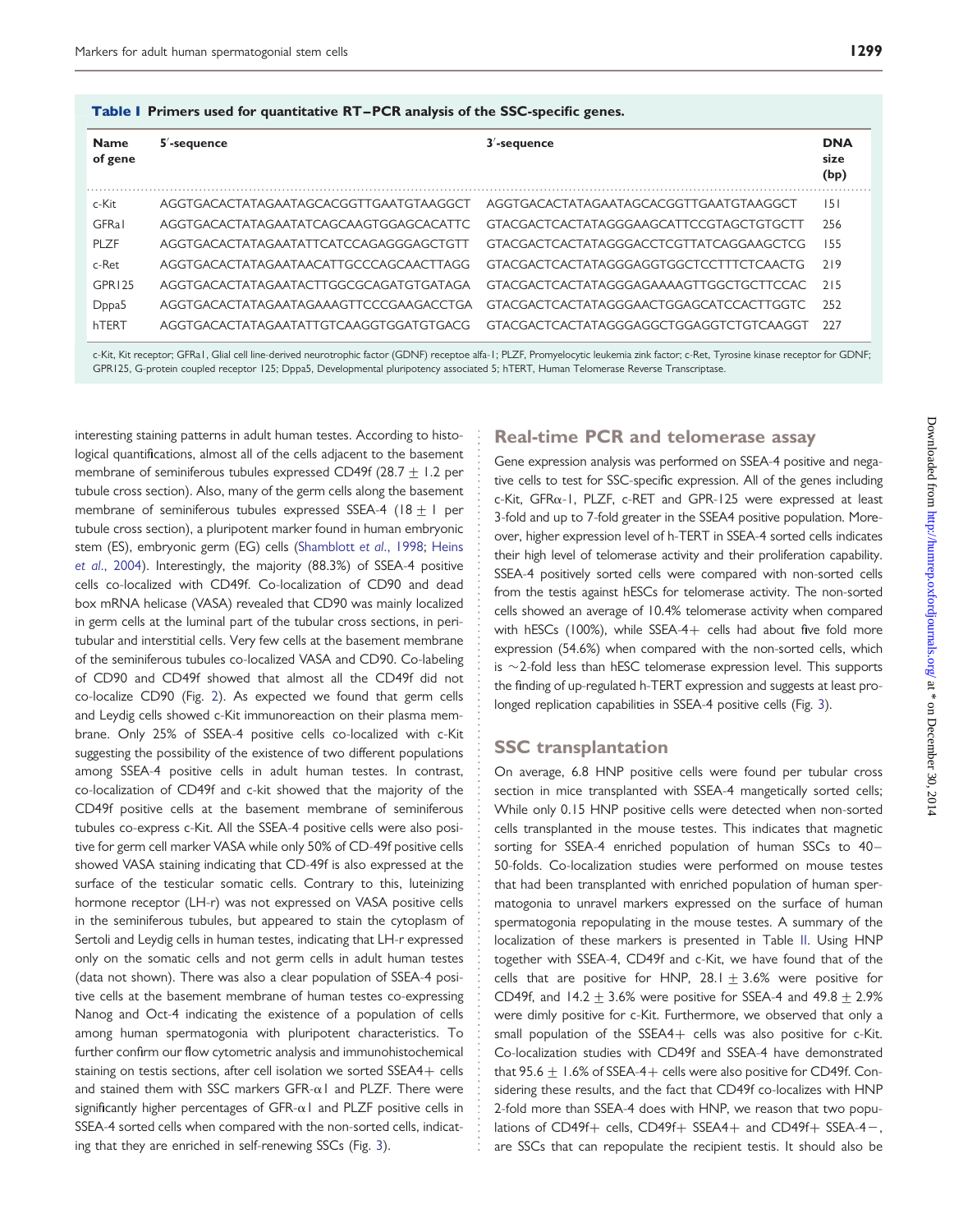<span id="page-4-0"></span>

Figure I Morphology and cell surface marker analysis of adult human testicular cells. Note the morphology of the testes obtained from the obstructive azoospermic men (A) were similar to normal human testes (B). Also after isolation cells with similar morphologies were obtained from both normal testes (C) and testes collected from azoospermic patients (D). Note spermatogonia were present in both testes isolates and could be identified as round cells with a large nucleus: cytoplasm ratio, one to three nucleoli and cytoplasmic inclusions (arrows). (E) Flow cytometry analysis of surface markers SSEA-4, CD49f and CD90 in isolated cells from adult human testes. Distinct populations of SSEA-4, CD49f and CD90 positive cells were found in the adult human testicular biopsies and a very small population of double Stained cells for CD49f and CD90 was found in the adult human testes. The presented SSEA4 Alexa 488 was displayed in a two-dimensional plot and uncompensated against the 580 channel to aid in visualizing the cells from the auto fluorescent events. Histogram representation of four independent flow analyses is presented in (F). Scale bars: A and B, 50  $\mu$ m; C and D, 25  $\mu$ m.

noted that CD49f+ cells only account for about a quarter of the integrated cells, meaning that about 75% of the SSCs that have integrated have yet to be characterized with a surface marker that is feasible with flow cytometry. Co-localization study of HNP with other cell surface markers revealed that human spermatogonia colonized in the mouse testes do not express CD-29 also known as Beta-1 integrin, a

marker that is expressed on the surface of mouse SSCs. Also there was no expression for Tumor Representing Antigen 1-60 (TRA-1-60), a surface marker expressed in pluripotent cells including human ES and human EG cells (data not shown). However, 42.8% of HNP cells co-localized with GPR-125 indicating this marker is expressed at the surface of a population of repopulating human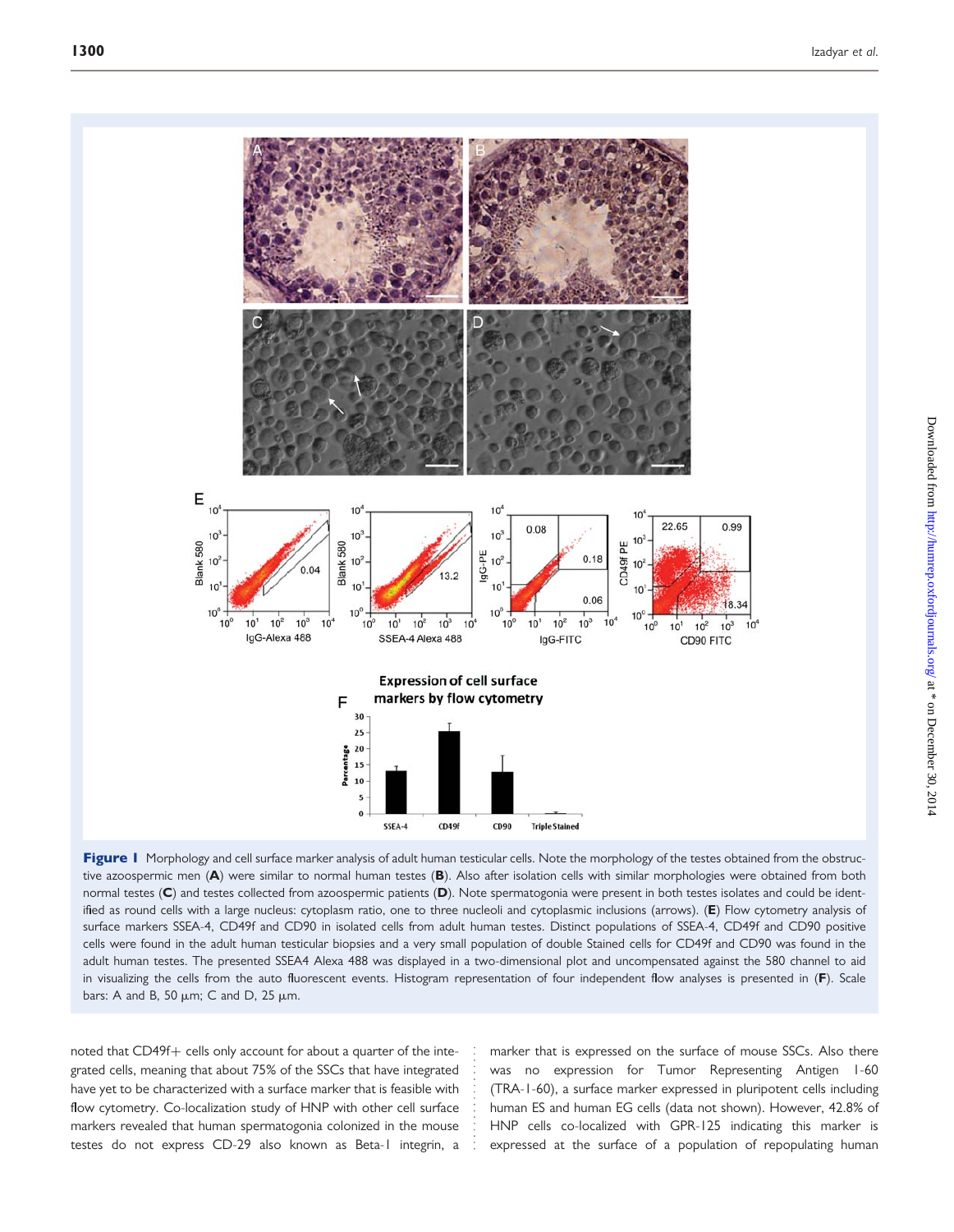<span id="page-5-0"></span>

Figure 2 Immunohistochemical localization of germ cell and stem cell markers in adult human testes. Co-localization of SSEA-4 (green) and CD49f (red) at the basement membrane of seminiferous tubules (A). CD49f was abundantly expressed on cells at the basement membrane of seminiferous tubules. Note SSEA-4 is specifically localized in a subpopulation of spermatogonia at the basement membrane of the seminiferous tubules and are presumably the SSCs. All SSEA-4 positive cells were also positive for CD49f (arrows), while there were some CD49f positive cells that were SSEA-4 negative (arrowheads). C-Kit was found in both cells located at the basement membrane of seminiferous tubules and in more advanced germ cells (B). Co-localization of SSEA-4 (green) and c-Kit (red) revealed that most of the SSEA-4 positive cells were c-Kit negative (arrows) and some possesed c-Kit on their surface (arrowheads). (C) Co-localization of CD49f (red) and VASA (green) revealed that while most of the CD49f positive cells at the basement membrane of tubular cross sections were VASA positive (arrow), there were also cells that were not positive for germ cell marker VASA (arrowheads). Also some cells in the interstitial tissue were positively stained for CD49f (asterisks). (D) Co-localization of CD49f (green) with c-Kit (red) showed that the majority of CD49f positive cells at the basement membrane of tubular cross sections were also positively stained for c-Kit (arrowhead) and there were some CD49f positive cells that were not c-Kit positive (arrow). (E) Co-localization of CD90 (green) and VASA (red). Note CD90 is predominantly expressed in germ cells in the lumen of the seminiferous tubules, peritubular (arrowhead) and interstitial cells (asterisk). Very few cells at the basement membrane were positively stained for VASA and CD90 (arrow). (F) Co-localization of CD90 (red) with CD49f (green). Note that CD49f positive cells were mainly localized at the basement membrane of seminiferous tubules (arrow), while CD90 positive cells were predominantly at the luminal part of the tubules (arrowheads). (G) Expression pattern of Nanog in adult human testes was similar to c-Kit and it was present in both undifferentiated and differentiated germ cells. Co-localization of SSEA-4 (green) with Nanog (red) showed that some of the SSEA-4 positive cells in adult human testes were Nanog positive (arrows). (H) Oct-4 was specifically localized at the basement membrane of the seminiferous tubules (arrows). Co-localization of stem cell marker SSEA-4 (green) with Oct-4 (red) also showed that some of the SSEA-4 positive cells along the basement membrane of human testes were positively stained for pluripotent marker Oct-4 (arrow heads). (I) Co-localization of VASA (red) with SSEA-4 (green) showed that the majority of SSEA-4 positive cells are VASA positive (arrows). Scale bars: 60 mm; E: 30 mm.

SSCs. Only half of the SSEA-4+ cells repopulating in the mouse testes co-localized GPR-125 indicating that GPR-125+ SSEA-4+ cells and GRP-125+ SSEA-4- cells are both repopulating spermatogonia. We also found that 20-30% of the HNP positive cells co-localized with pluripotent markers Nanog and Oct-4 indicating that about one-third of repopulating human spermatogonia might have pluripotent characteristics (Fig. [4](#page-7-0)).

## **Discussion**

This study clearly demonstrates that SSCs in the adult human testes have phenotypic and molecular characteristics distinct from the

mouse and similar, but not identical to primate SSCs. First, we studied the localization and expression of selected markers in the human testes sections and isolated cells. Our immunohistochemical study showed that among the markers tested, SSEA-4 is specifically expressed at the surface of human SSCs. All SSEA-4 positive cells were located at the basement membrane of the seminiferous tubules and co-localized the germ cell marker VASA. This is very similar to the previous observations in the adult primate testes [\(Muller et al., 2008](#page-9-0); Maki et al[., 2009](#page-9-0)). However, the percentage of SSEA-4 positive cells in the adult human testes was much higher in the human (13%) than the monkey (2%) testes. Our molecular biological analysis also revealed that SSEA-4 sorted cells have higher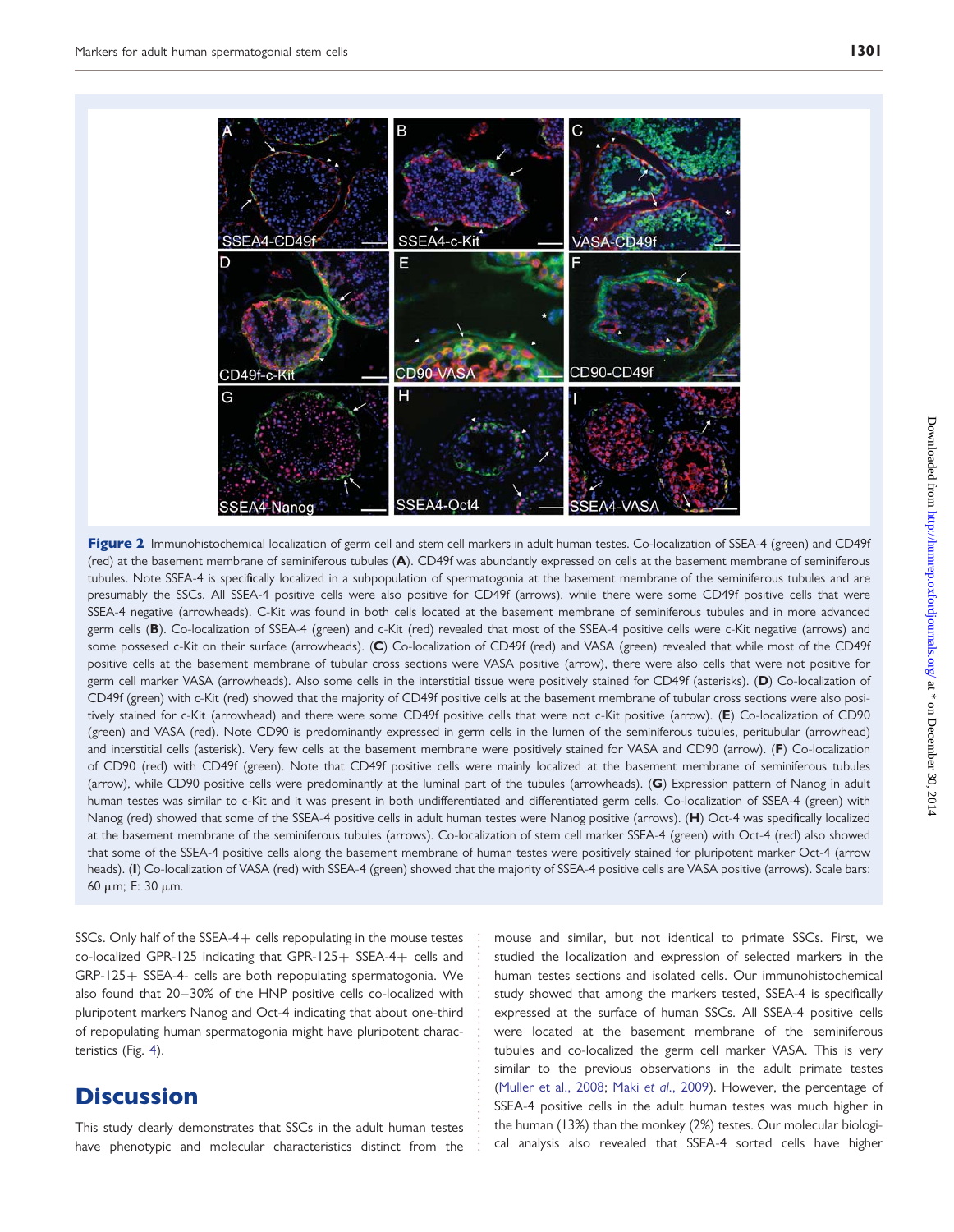<span id="page-6-0"></span>

Figure 3 Molecular and phenotypic characteristics of an enriched population of spermatogonia isolated from adult human testes. (A) SSEA-4 positive cells showed significantly higher expression levels of SSC-specific genes including GFR- $\alpha$ 1, C-Ret, GPR-125 and hTERT when compared with the negative cells. (B) SSEA-4 sorted cells contained significantly more GFR- $\alpha$ 1 (P < 0.0001) and PLZF (P < 0.001) positive cells when compared with the non-sorted cells. (C) Telomerase activity of SSEA-4 positive cells was also significantly ( $P < 0.01$ ) higher than SSEA-4 negative cells.  $*P < 0.01$ ;  $*P < 0.05$ ;  $***P < 0.001$ .

expression levels of all the SSC-specific genes and a high level of telomerase activity indicating the presence of SSCs in this population.

Previous studies showed that SSCs isolated from mouse ([Shinohara](#page-10-0) et al[., 2000\)](#page-10-0) and adult primate (Maki et al[., 2009\)](#page-9-0) testes express CD49f and CD90 and are negative for CD117. Expression of CD49f, CD90 and SSEA-4 in human testes and cells has already been reported [\(Conrad](#page-9-0) et al., 2008; He et al[., 2010](#page-9-0)). Müller et al. [\(2008\)](#page-9-0) did not find SSEA-4 staining in the human testes. This might be due to the technical differences used in different studies. In our study as well as [Conrad](#page-9-0) et al. (2008) cryosections were used for immunolocalization studies while Müller et al. used paraffin sections. It is possible that during the paraffinization and deparaffinization

Table II Localization of germ cells and stem cell markers in human SSCs repopulating in the mouse testes as detected by HNP staining.

| <b>Marker</b>     | Co-localization with HNP (%) |
|-------------------|------------------------------|
| <b>VASA</b>       | 100                          |
| $CD$ II7 (c-kit)  | $49.8 + 2.9$                 |
| GPR-125           | $42.8 + 2.6$                 |
| LH-R              | 0                            |
| CD <sub>49f</sub> | 28.1 $\pm$ 3.6               |
| CD29              | O                            |
| SSEA-4            | $14.2 + 3.6$                 |
| Nanog             | $28.3 + 1.5$                 |
| $Oct-4$           | $21 + 2.3$                   |
| <b>TRA1-60</b>    | U                            |

procedures the integrity of proteoglycan SSEA-4 in human testes may have been compromised. Our immunohistochemical study revealed that CD49f in human testes was mainly localized along the basement membrane of seminiferous tubules suggesting that this marker is expressed in both the undifferentiated as well as the differentiating spermatogonia. Also, expression of some CD49f positive cells outside seminiferous tubules indicates that CD49f, although expressed in human spermatogonia, is not a specific marker and cannot be used alone for enrichment of SSCs from human testes. Our flow cytometry analysis confirmed our immunohistochemical staining and showed that there are distinct populations of cells within the adult human testes that positively stained for CD49f or CD90. However, in contrast to primate, there was only a very small population of cells positive for both CD49f and CD90 present in the adult human testes. Similar to SSEA-4, the percentage of CD49f and CD90 positive cells also was much higher in the adult human testes when compared with the monkey testes.

Our flow cytometric analysis revealed that there are about 13% CD117 (c-Kit) positive cells in the adult human testes. Immunohistochemical staining showed localization of c-kit in many cells located at the basement membrane of seminiferous tubules as well as the cells in the luminal compartment of the human testes. Knowledge about the localization of c-kit in human testes is limited and contradictory. While localization patterns of c-Kit protein in human testes, similar to our results has been reported by [Sandlow](#page-9-0) et al., 1996; [1997](#page-9-0)), histological examination of samples obtained from prostate cancer patients showed c-kit staining mainly in the interstitial area of human testes ([Rodriguez](#page-9-0) et al., 2008). Recently, Unni et al[. \(2009\)](#page-10-0) reported stagespecific localization and expression of c-kit in undifferentiated spermatogonia in adult human testes, while He et al[., \(2010\)](#page-9-0) did not find expression of c-kit in human spermatogonia.

Co-localization of c-kit with CD49f in our study revealed that the majority of CD49f positive cells are c-kit positive. While only 25% of SSEA-4 positive cells along the basement membrane of tubular cross sections dimly stained for c-kit. These results indicate that most likely the undifferentiated populations of human spermatogonia including SSCs are c-kit negative. Histological and transplantation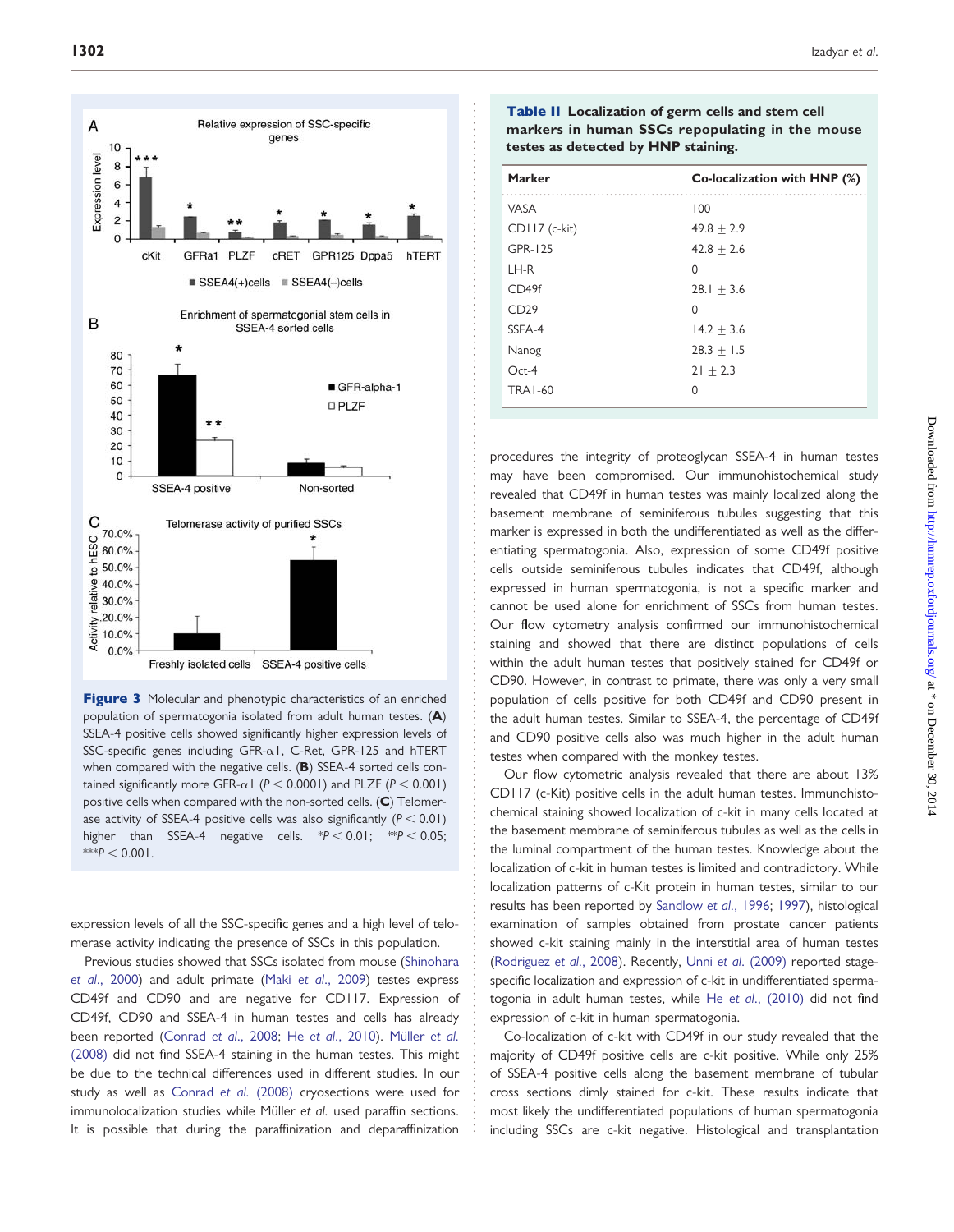<span id="page-7-0"></span>

Figure 4 Expression of specific markers in human SSCs repopulating in the mouse testes. The identity of human cells in the mouse testes was detected by HNP antibody directly conjugated to Alexa Fluor 488 and shown in green and all the other markers shown in red. (A) Note all the human cells that colonized mouse testes were positively stained for germ cell-specific marker VASA (arrows). (B) Some of the human cells at the basement membrane of the mouse testes co-localized CD49f (arrows) and some were negative for this marker (arrowhead). (C) Co-localization of SSEA-4 with c-Kit showed that majority of the SSEA-4 positive cells in the mouse testes were either c-Kit negative (arrows) or express low level of c-Kit (arrowheads). (D) Among human cells colonized in the mouse testes some co-localized with GPR-125 (arrow). (E) Co-localization of HNP with Nanog showed that only a subpopulation of the HNP cells repopulating mouse testes were Nanog positive (arrows). (F) Co-localization of stem cell marker SSEA-4 with SSC marker GPR-125 showed that some of the SSEA-4 positive cells repopulating in recipient mouse testes co-localized GPR-125 (arrow). (G) Double staining of HNP with leuteinizing hormone receptor showed that none of the human cells repopulating recipient mouse testes were positive for this marker (arrow). (H) Also co-localization of SSEA-4 with Nanog showed that only some of the SSEA-4 positive cells in the mouse testes express Nanog (arrow). No staining was observed in the negative control sections (I). Scale bars: A, B and G, 30  $\mu$ m; C-F, H and I, 60  $\mu$ m.

#### studies in the mouse also indicates that SSCs are c-Kit negative [\(Yoshi](#page-10-0)naga et al[., 1991;](#page-10-0) [Schrans-Stassen](#page-9-0) et al., 1999; [Shinohara](#page-10-0) et al., 2000).

In our previous study in the adult primate we found that SSEA-4 positive cells are the actively dividing population of SSCs capable of repopulating recipient mouse testes (Maki et al[., 2009\)](#page-9-0). Using the same strategy and in order to answer this important question, we purified human spermatogonia by SSEA-4 magnetic sorting and transplanted SSEA-4 positive cells into the busulfan-treated recipient mouse testes. SSEA-4 positive cells were found at the basement membrane of the majority of mouse seminiferous tubules following transplantation indicating the presence of functional SSCs in this population. In addition, our RT –PCR analysis revealed that SSEA-4 sorted cells have a high expression level of SSC-specific genes. Moreover, SSEA-4 positive cells were significantly enriched in GFR- $\alpha$ 1 and PLZF when compared with the non-sorted cells. GFR- $\alpha$ 1, receptor for GDNF, and PLZF are both specific markers for SSCs and are involved in SSC self-renewal [\(Costoya](#page-9-0) et al., 2004; [Oatley and Brinster, 2008\)](#page-9-0). This observation further supports our transplantation and gene expression analyses and indicates that SSEA-4 sorted cells are enriched in SSCs.

We also found that a subpopulation of integrated human cells in the mouse testes expressed GPR-125 on their surface, indicating that this marker also is expressed on repopulating human SSCs. Our result is in agreement with He et al[. \(2010\)](#page-9-0) who showed that purified GPR-125 positive cells isolated from adult human testes express SSC markers. Expression of GPR-125 in the mouse [\(Seandel](#page-10-0) et al., 2008) and human (Dym et al[., 2009b](#page-9-0); He et al[., 2010](#page-9-0)) testes sections has also been reported. We further demonstrated that subpopulations of repopulating human SSCs in the mouse testes are positively stained for the pluripotent marker Nanog. Expression of pluripotent markers Nanog and SSEA-4 in some of the spermatogonia indicates that a subpopulation of the repopulating spermatogonia in the adult human testes might have the multipotent ability to differentiate into other cell lineages. Generation of multipotent cell lines from the mouse [\(Kanatsu-Shinohara](#page-9-0) et al., 2004; Guan et al[., 2006](#page-9-0); [Saendel](#page-10-0) et al[., 2007;](#page-10-0) Izadyar et al[., 2008](#page-9-0)) and human ([Conrad](#page-9-0) et al., 2008; [Kossack](#page-9-0) et al., 2008) testes supports multipotentiality of human SSCs suggests clinical application of these cells for regenerative diseases other than the restoration of fertility. On the other hand, immunolocalization of Nanog in human testes was not only limited to the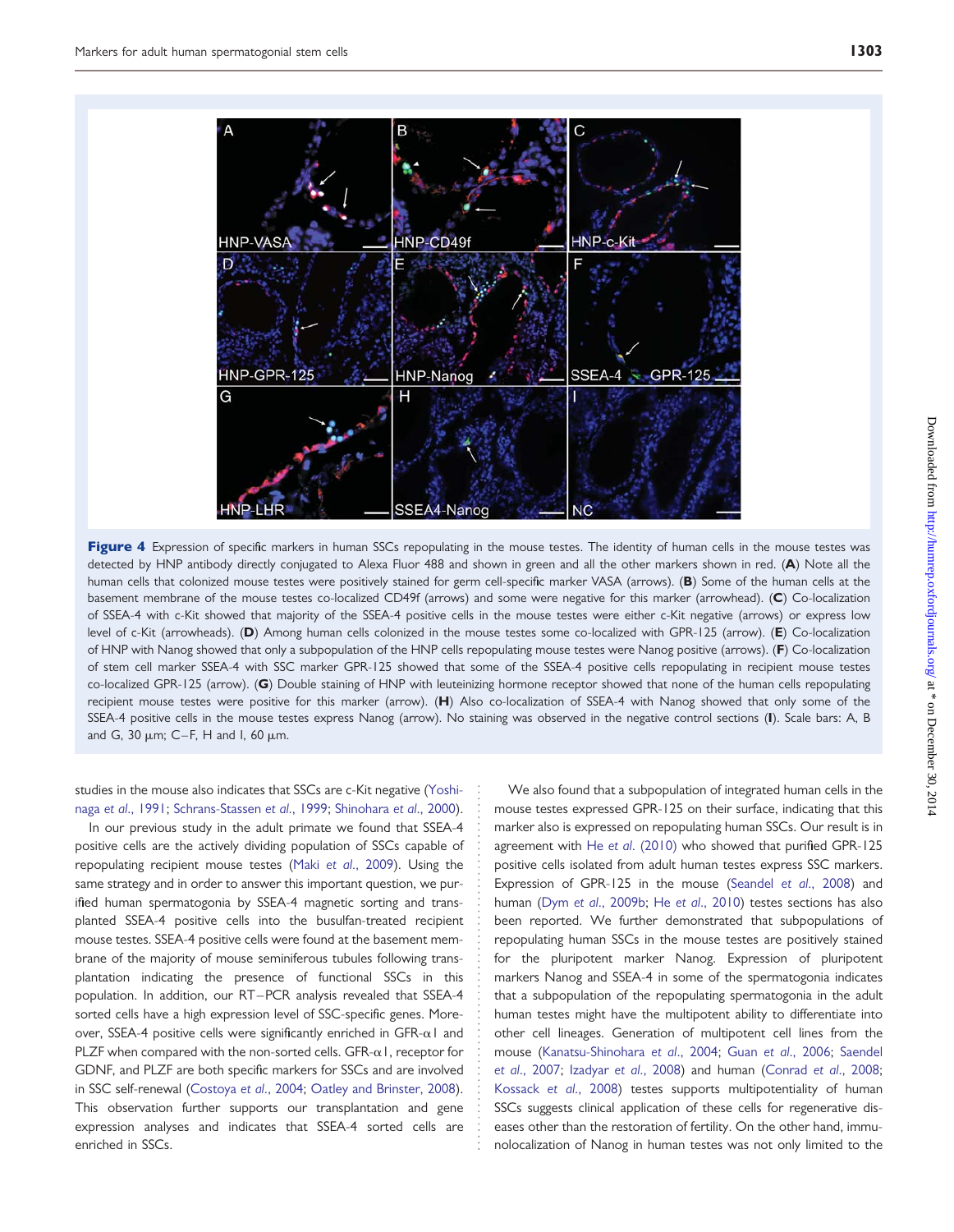

Figure 5 Transplantation efficiency of enriched population of human spermatogonia in the mouse testes. The identity of human cells in the mouse was detected using anti-HNP antibody directly conjugated to Alexa Fluor 488 and shown in green. DAPI was used for nuclear staining and is presented in blue. (A-C) Representative images of the mouse testes transplanted with non-sorted freshly isolated cells from human testes. Note only few HNP positive cells are found in the recipient testis. (D–F) Representative images of the mouse testes transplanted with magnetically sorted SSEA-4 positive cells. There are many HNP positive cells lining along the basement membrane of seminiferous tubules of the recipient testis. Representative images of sham transplanted mouse testes are shown in  $(G-I)$ . Note there are no HNP positive cells found in the sham group. Scale bars: 60  $\mu$ m.

undifferentiated spermatogonia but was also localized in all the germ cells even in the lumen of the seminiferous tubules. This observation is very similar to the adult primate testes (Maki et al[; 2009\)](#page-9-0) suggesting a different role for transcription factor Nanog in the advanced germ cells. The nature of such a role for Nanog is yet to be determined, however, it has been reported that pluripotent marker Oct-4 is a survival factor for germ cells and its down-regulation will result in apoptosis and cell death rather than differentiation (Kehler et al[., 2004](#page-9-0)).

Our transplantation study also demonstrated niche compatibility between the human and mouse seminiferous tubules for SSC colonization. Interestingly, the percentage of SSEA-4 (14%) positive cells and

CD49f (28%) positive cells in the recipient mouse testes was very similar to that of the human testes (13% for SSEA-4 and 27% for CD49f). This indicates that human SSCs have the ability to colonize and repopulate empty mouse testes at a level very similar to its natural environment suggesting that mouse testes have provided a favorable environment for the colonization of human SSCs. However, any development further than limited spermatogonial proliferation was not found neither in this study nor in previous studies using bovine, porcine, primate or human SSCs [\(Dobrinski](#page-9-0) et al., 2000; [Nagano](#page-9-0) et al[., 2001](#page-9-0); [Honaramooz](#page-9-0) et al., 2002; Izadyar et al[., 2002](#page-9-0); [Nagano](#page-9-0) et al[., 2002\)](#page-9-0). Our observations for the first time clearly demonstrates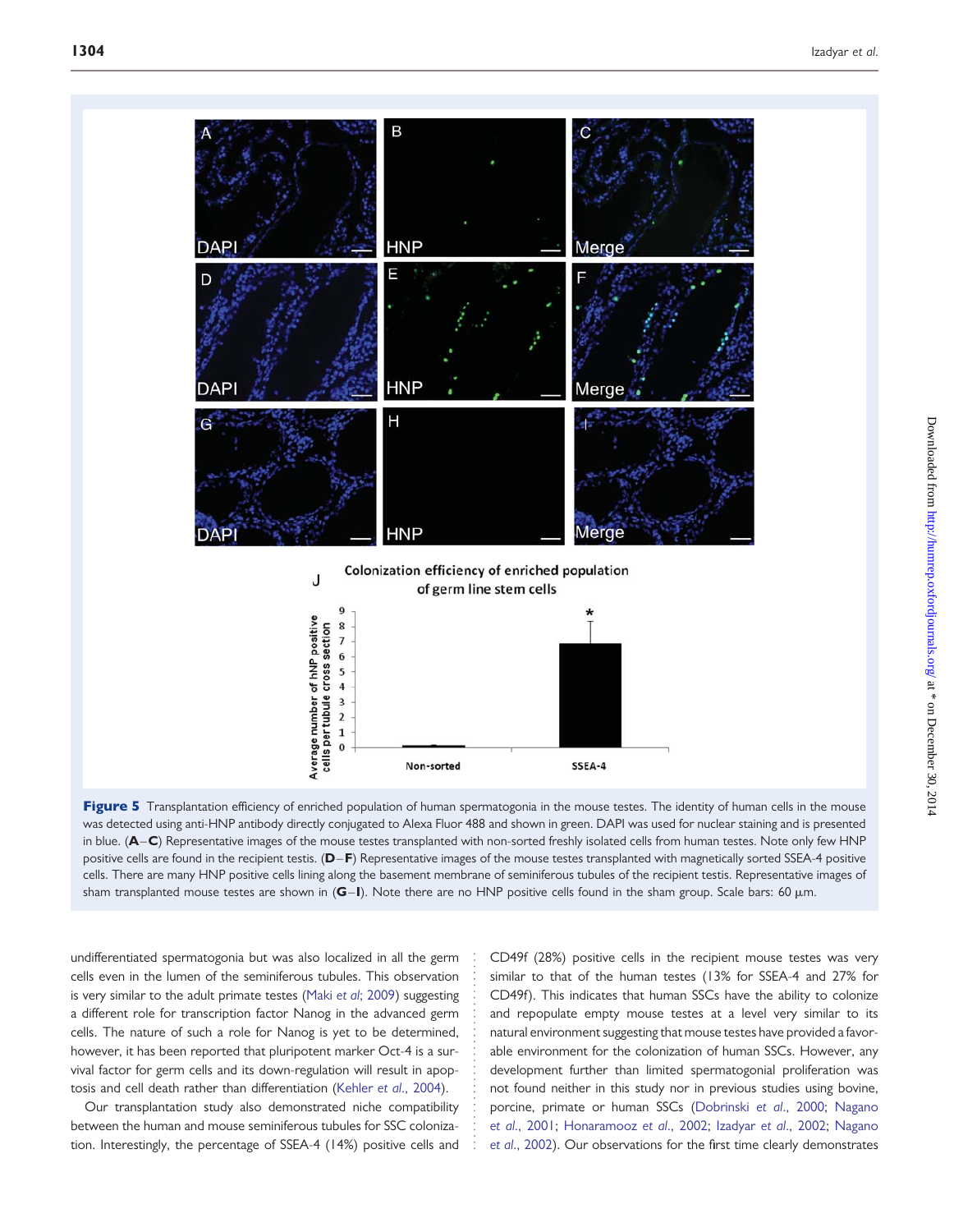<span id="page-9-0"></span>that although mouse testes cannot provide an appropriate environment to support complete spermatogensis from higher species, its basement membrane of seminiferous tubules has the ability to selectively attract and house human SSCs in the manner very similar to the human testes.

In summary, this study demonstrates that repopulating SSCs in the adult human testes have phenotypic characteristics of SSEA-4+,  $CD49f+$ ,  $CD90+$ ,  $GPR-125+$  and  $c-Kit^{neg/low}$ . About one-third of repopulating spermatogonia express Oct-4 and Nanog indicating the existence of populations of SSCs in the adult human testes with pluripotent characteristics. The results have direct implications for isolation and purification of SSCs from adult human testes for clinical applications, culture expansion or differentiation purposes. In addition, expression of pluripotent markers in subpopulations of human SSCs indicates the potential application of these cells for cell replacement therapy and tissue regeneration.

## Supplementary data

[Supplementary data are available at](http://humrep.oxfordjournals.org/cgi/content/full/der026/DC1) <http://humrep.oxfordjournals.org/>.

## Acknowledgements

We would like to thank all the patients for donating tissues as without them this study would not have been possible. We also thank Carl Javier, Jessie Kinjo, Michael Pascual, Cyril Sirk, Michael Rosenberg, Min Chun and Stacy Pham for technical and administrative support.

## **References**

- Clermont Y, Leblond CP. Differentiation and renewal of spermatogonia in the monkey. Am | Anat 1959; 104:237-273.
- Conrad S, Renninger M, Hennenlotter J, Wiesner T, Just L, Bonin M, Aicher W, Buhring HJ, Mattheus U, Mack A et al. Generation of pluripotent stem cells from adult human testis. Nature 2008;456:344-349.
- Costoya JA, Hobbs RM, Barna M, Cattoretti G, Manova K, Sukhwani M, Orwig KE, Wolgemuth DJ, Pandolfi PP. Essential role of PLZF in maintenance of spermatogonial stem cells Nat. Genet 2004;36:551-553.
- De Rooij DG. Spermatogonial stem cell renewal in the mouse. I. Normal situation. Cell Tissue Kinet 1973;6:281 – 287.
- Dobrinski I, Avarbock MR, Brinster RL. Germ cell transplantation from large domestic animals into mouse testes. Mol Reprod Dev 2000;57:270 – 279.
- Dym M, Kokkinaki M, He Z. Spermatogonial stem cells: Mouse and human comparisons. Birth Defects Res 2009a; 87:27-43.
- Dym M, He Z, Jiang J, Pant D, Kokkinaki M. Spermatogonial stem cells: unlimited potential. Reprod Fert Dev 2009b;21:15-21.
- Ehmcke J, Schlatt S. Identification and characterization of spermatogonial subtypes and their expansion in whole mounts and tissue sections from primate testes. Methods Mol Biol 2008;450:109-118.
- Ehmcke J, Simorangkir DR, Schlatt S. Identification of the starting point for spermatogenesis and characterization of the testicular stem cell in adult male rhesus monkeys. Human Reprod 2005;20:1185-1193.
- Guan K, Nayernia K, Maier LS, Wagner S, Dressel R, Lee JH, Nolte J, Wolf F, Li M, Engel W et al. Pluripotency of spermatogonial stem cells from adult mouse testis. Nature 2006;440:1199-1203.
- He Z, Kokkinaki M, Jiang J, Dobrinski I, Dym M. Isolation, characterization and culture of human spermatogonia. Biol Reprod 2010;2:363 – 372.
- Heins N, Englund MCO, Sjoblom C, Dahl U, Tonning A, Bergh C, Lindahl A, Hanson C, Semb H. Derivation, characterization, and differentiation of human embryonic stem cells. Stem Cells 2004; 22:367– 376.
- Heller CH, Clermont Y. Spermatogenesis in man: an estimation of its duration. Science 1963; 140: 184-186.
- Hermann BP, Sukhwani M, Lin CC, Sheng Y, Tomko J, Rodriguez M, Shuttleworth JJ, McFarland D, Hobbs RM, Pandolfi PP et al. Characterization, cryopreservation and ablation of spermatogonial stem cells in adult rhesus macaques. Stem Cells 2007;25:2330 – 2338.
- Hermann BP, Sukhwani M, Simorangkir DR, Chu T, Plant TM, Orwig KE. Molecular dissection of the male germ cell lineage identifies putative spermatogonial stem cells in rhesus macaques. Hum Reprod 2009;  $\vert \cdot \vert - \vert 3$ .
- Honaramooz A, Megee SO, Dobrinski I. Germ cell transplantation in pig. Biol Reprod 2002;66:21-28.
- Huckins C. The spermatogonial stem cell population in adult rats. I. Their morphology, proliferation and maturation. Anat Rec 1971; 169:533– 557.
- Izadyar F, Spierenberg GT, Creemers LB, den Ouden K, de Rooij DG. Isolation and purification of type A spermatogonial from the bovine testis. Reproduction 2002; 124:85-94.
- Izadyar F, Pau F, Marh J, Slepko N, Wang T, Gonzalez R, Ramos T, Howerton K, Sayre C, Silva F. Generation of multipotent cell lines from distinct population of male germline stem cells. Reproduction 2008;135:771 – 784.
- Kanatsu-Shinohara M, Inoue K, Lee J, Yoshimoto M, Ogonuki N, Miki H, Baba S, Kato T, Kazuki Y, Toyokuni S et al. Generation of pluripotent stem cells from neonatal mouse testis. Cell 2004; 19:1001-1012.
- Kehler J, Tolkunova E, Koschorz B, Pesce M, Gentile L, Boiani M, Lomelí H, Nagy A, McLaughlin KJ, Schöler HR et al. Oct4 is required for primordial germ cell survival. EMBO 2004;5:1078– 1083.
- Kossack N, Meneses J, Shefi S, Nguyen HN, Chavez S, Nicholas C, Gromoll J, Turek PJ, Reijo-Pera RA. Isolation and characterization of pluripotent human spermatogonial stem cell-derived cells. Stem Cells 2008;1:138 – 149.
- Maki CB, Pacchiarotti J, Ramos T, Pascual M, Pham J, Kinjo J, Anovre S, Izadyar F. Phenotypic and molecular characterization of spermatogonial stem cells in adult primate testes. Hum Reprod 2009;24:1480–1491.
- Muller T, Eildermann K, Dhir R, Schlatt S, Behr R. Glycan stem cell markers are specifically expressed by spermatogonia in the adult non-human primate testis. Human Reprod 2008;23:2292-2298.
- Nagano M, McCarrey JR, Brinster RL. Primate spermatogonial stem cells colonize mouse testes. Biol Reprod 2001;64:1409-1416.
- Nagano M, Patrizio P, Brinster RL. Long-term survival of human spermatogonial stem cells in mouse testes. Fertil Steril 2002; 78:1225– 1233.
- Oakberg EF. Spermatogonial stem cell renewal in the mouse. Anat Rec 1971;169:515 – 531.
- Oatley JM, Brinster RL. Regulation of spermatogonial stem cell self-renewal in mammals. Ann Rev Cell Dev Biol 2008;28:263 – 286.
- Ogawa T, Dobrinski I, Avarbock MR, Brinster RL. Transplantation of male germ line stem cells restores fertility in infertile mice. Nat Med 2000;  $6:29 - 34.$
- Rodriguez H, Espinoza-Navarro O, Sarabia L, Tamayo C, Sepulveda M, Inostroza J, Araya JC, Moriguchi K. Histological and functional organization in human testicle: expression of receptors c-kit and androgens. Int J Morphol 2008;26:603 – 608.
- Sandlow YI, Feng HL, Cohen MB, Sandra A. Expression of c-Kit and its ligand stem cell factor in normal and subfertile human testicular tissue. J Androl 1996;17:403– 408.
- Sandlow JI, Feng HL, Sandra A. Localization and expression of the c-kit receptor in human and rodent testis and sperm. Urology 1997; 49:494– 500.
- Schrans-Stassen BH, Van de Kant HJ, de Rooij DG, Van Pelt AM. Differential expression of c-Kit in mouse undifferentiated and differentiating type A spermatogonia. Endocrinology 1999;140:5894-5900.